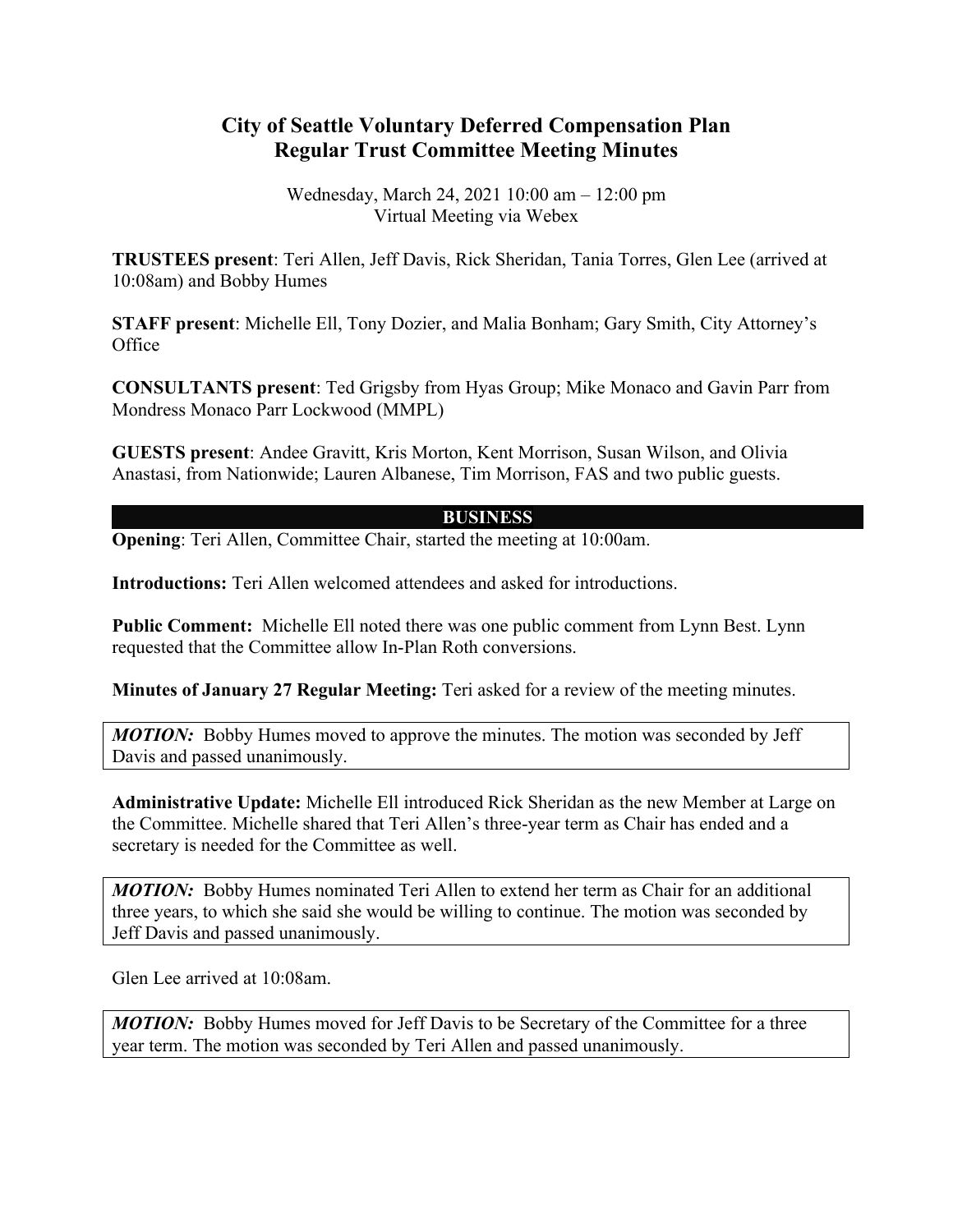Minutes of March 24, 2021 Deferred Compensation Plan Meeting Page 2 of 3

Michelle notified the Committee that the Vanguard Target Retirement 2065 fund will be added to the Plan in May, per the Committee's decision at the January meeting. She explained that the balances and investment elections for participants who qualify for the 2065 fund based on their age but were defaulted into the 2060 fund because of the unavailability of the 2065 fund at the time, will be remapped to the 2065 fund when it is added unless an affirmative investment election is made, which is consistent with the recommendation of Hyas.

**Nationwide Q4 2020 Update:** Andee Gravitt reviewed Nationwide's Q4 2020 report for the Committee. Throughout the quarter, the Plan assets increased by 11.02% to end the quarter at \$1.62 billion. Andee noted an increase in online accounts, usage of the MIRP tool, and that Roth continues to be a popular option in the Plan. Andee discussed Service Level Agreement (SLA) failures of the Call Center and timely distribution processing which resulted in \$1,000 of penalties for the quarter. Calls were answered within the required 20 seconds timing at 58.6% vs. the 80% guarantee. She explained that Call Center volumes were higher than normal and required more action to resolve. Nationwide has added a "call back queue" which will allow participants to request a callback. Also, 24 withdrawals were processed later than the three days outlined in the SLA, which she explained was attributable to greater-than-normal volume of distribution requests due to the CARES Act distribution provision expiring at the end of December.

**Market Overview and Executive Summary:** Ted Grigsby from the Hyas Group presented the Fourth Quarter Investment Consultant Report. In discussing the various category benchmarks used to measure relative fund performance, the Committee discussed the use of the MSCI USA ESG Leaders Index ("ESG Index") in addition to the Russell 1000 Growth Index to measure relative performance for the Plan's specified asset, Calvert Equity R6 ("Calvert Equity"). Jeff Davis requested that Hyas Group include the  $+/-$  performance results of Calvert Equity against the ESG Index along with peer ranking amongst ESG Large Cap US Funds.

The Committee discussed the change of ownership in the current Stable Value offering due to Wells Fargo Asset Management announcing that in the second half of 2021 it would be selling 90% of Wells Fargo Asset Management (WFAM). Hyas Group formally recommended that the Stable Value fund be placed on watch and that a put notice should be submitted.

**MOTION:** Jeff Davis moved to place Galliard Stable Value Fund on watch and for the Plan to submit a put notice to Galliard as soon as administratively feasible. The motion was seconded by Teri Allen. There were 5 votes in favor. Rick Sheridan abstained.

**2021 Plan Expenses:** The Committee discussed the administrative fee charged to participants (currently 12 bps annually) and implementing a potential per participant cap on fees. Ted presented analysis and a stress test scenario, which considered a 15% decrease in Plan assets. Additionally, the Committee expressed interest in considering a fee cap arrangement in a future meeting. Nationwide will work with the City to implement any fee change.